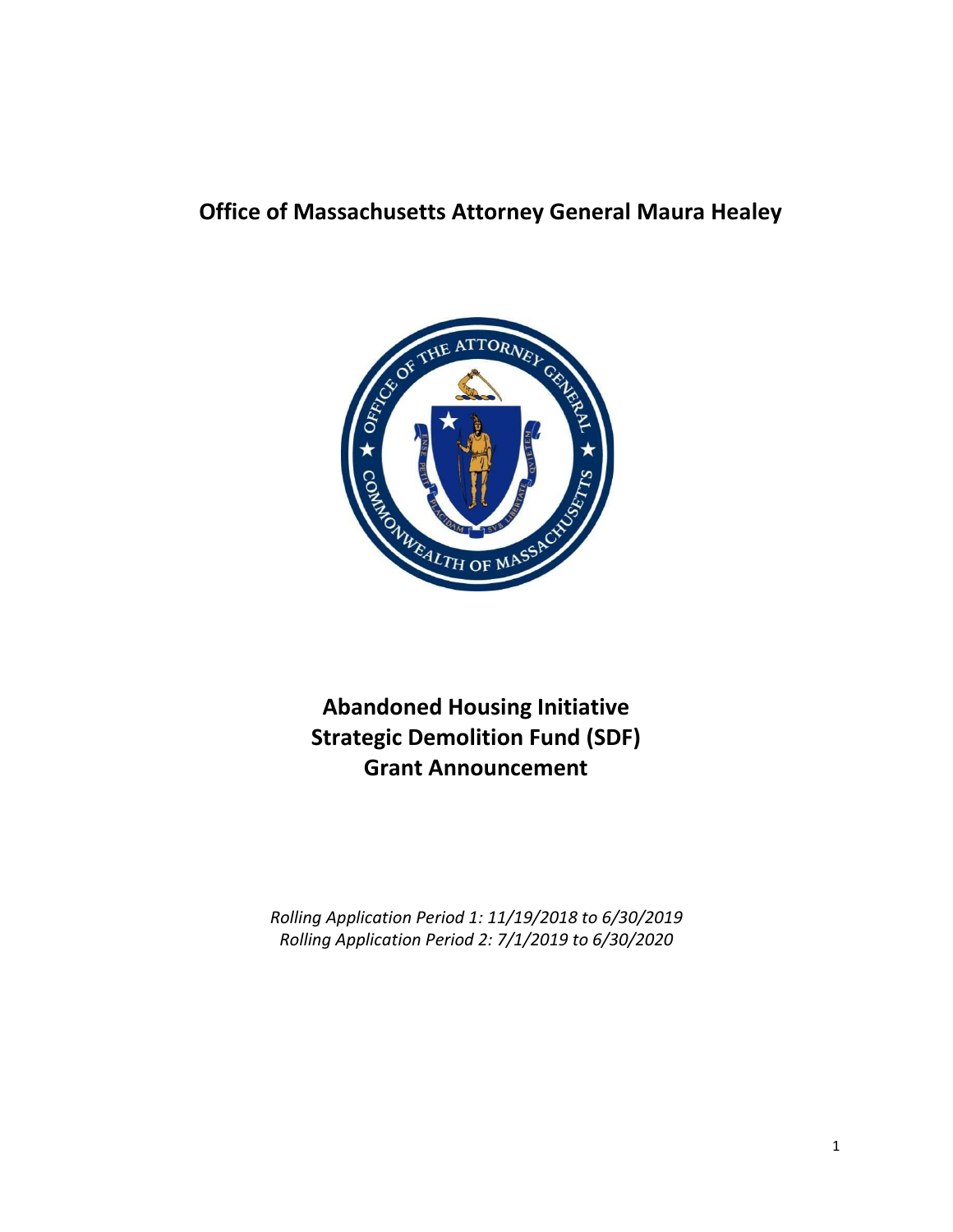

### **Grant Announcement – Strategic Demolition Fund**

Utilizing up to \$250,000 in funds recovered by the Office of Massachusetts Attorney General (AGO) through a nationwide state-federal settlement resolving allegations that certain banks engaged in unlawful foreclosure practices on residential properties in Massachusetts, Attorney General Maura Healey is pleased to re-launch the Abandoned Housing Initiative Strategic Demolition Fund (SDF).

In keeping with the mission of the Abandoned Housing Initiative (AHI) to ensure safer neighborhoods through blight reduction and the creation of safe, habitable homes, grant awards made under SDF will provide assistance to communities that suffer from the negative health and economic impacts of severely blighted residential properties.

Abandoned properties that exist in an extreme state of disrepair create community safety hazards, drag down surrounding property values, and often produce large municipal tax delinquencies. In many cases, this type of property blight cannot be remedied through traditional avenues of rehabilitation due to the economic infeasibility of necessary repairs. When demolition becomes the only viable option for remediation, project cost can often prove prohibitive. The goal of SDF is to allow eligible applicants, as defined in the SDF Terms and Conditions, to leverage additional project funds for residential demolition projects while incentivizing post-demolition revitalization.

While SDF facilitates the remediation of dangerous blight through demolition, the return of the post-demolition lot to an appropriate use is a cornerstone of the fund's intent to revitalize neighborhoods.

This grant is administered by the AGO. Please refer to the following SDF Terms and Conditions document for grant requirements and application instructions.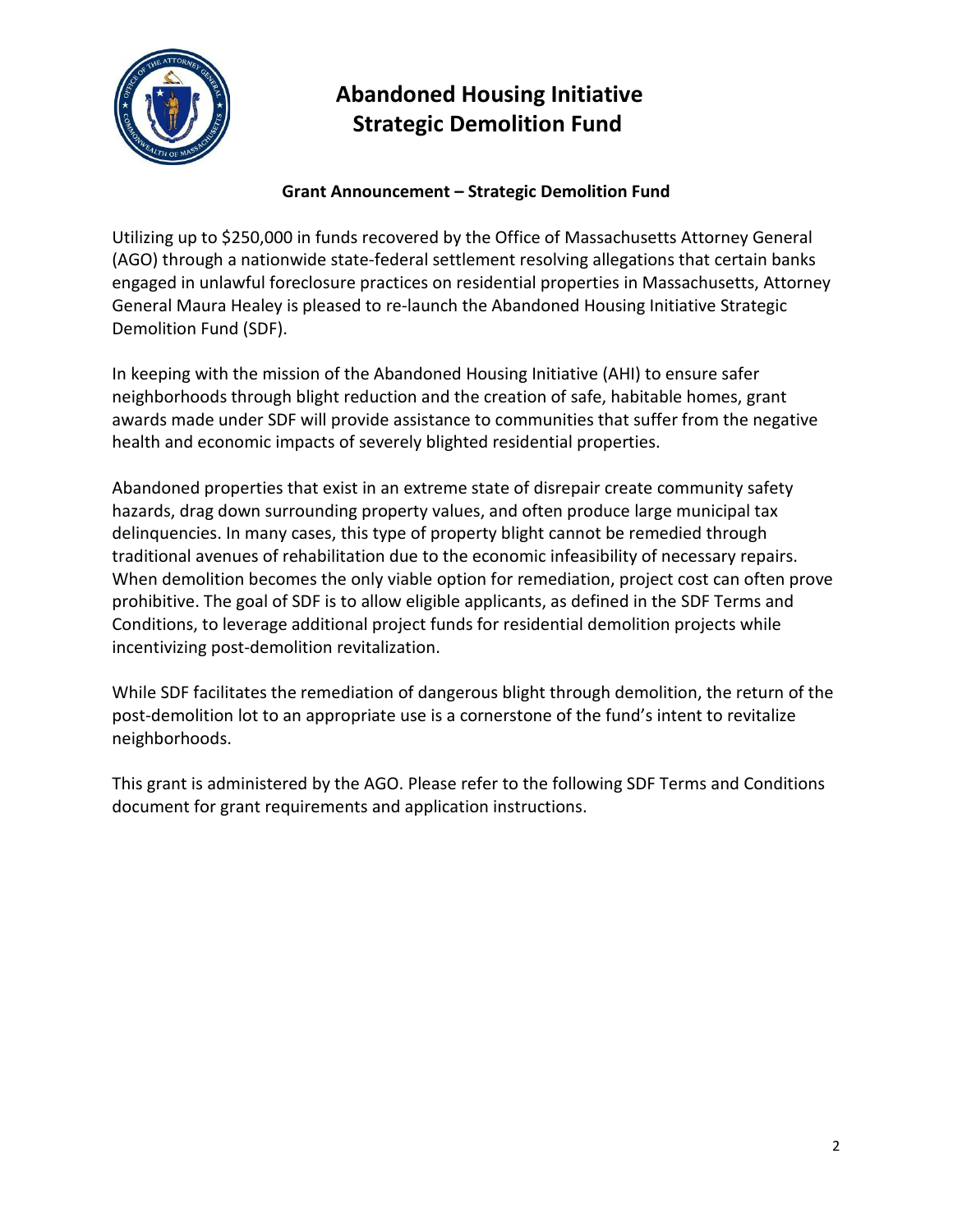

### **Strategic Demolition Fund – Terms and Conditions**

Demolition grant awards under the Abandoned Housing Initiative's Strategic Demolition Fund (SDF) must satisfy the following Terms and Conditions.

### Property Eligibility

Properties are eligible for consideration of grant funding if they are:

- Vacant
- In a severe state of blight that makes rehabilitation and repair economicallyinfeasible
- Residential
	- o Mixed-use properties with a residential component may beconsidered
	- o Non-residential demolition may be considered when the post-demolition redevelopment plan includes the construction of affordable or market-priced residential housing
	- o Garages, outbuildings, or other structures adjacent to the primary structure marked for demolition may be included in the application if these secondary structures reside on the same lot as the primary structure

Properties will be considered ineligible if they have been demolished or if demolition has been fully funded before an SDF grant has been awarded.

### Applicant Eligibility

Applications may be submitted by the following entities for demolition grant funding consideration:

- Massachusetts Community Development Corporations(CDC)
- Massachusetts Community Development Financial Institutions(CDFI)
- Municipal Governments
- Municipal Housing and Redevelopment Authorities
- Nonprofit organizations

Applicants must meet all filing requirements with the Internal Revenue Service and the [Attorney General's Non-Profit Organizations/ Public Charities Division,](http://www.mass.gov/ago/bureaus/business-and-labor/the-non-profit-organizations-public-charities-division/) if applicable.

### Grant Amount

Grants will be awarded in amounts of up to \$25,000 per demolition project with each award not to exceed 50% of the project's total eligible demolition costs.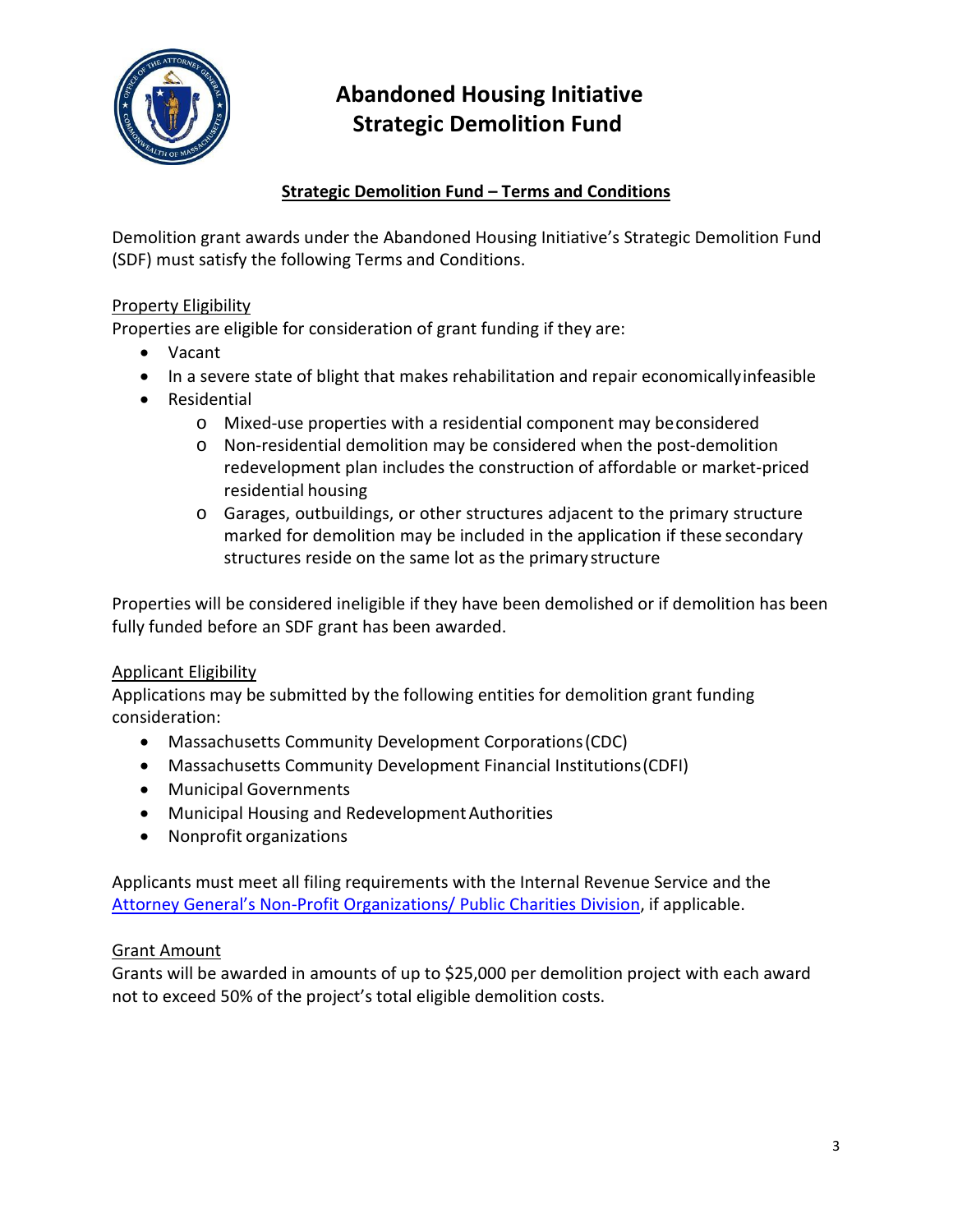

## Affordable Housing Supplementary Grant

At the discretion of the AGO, up to an additional \$25,000 in matching grant funds may be awarded to post-demolition redevelopment projects in which affordable housing is the primary end-use. Affordable housing projects proposed for supplementary grant funding should be consistent with standards or programs administered by the Commonwealth of Massachusetts, Massachusetts quasi-public agencies, or the federal government. Applicants are responsible for providing evidence that their affordable housing project is consistent with applicable programs or standards.

Applicants must clearly state in their application whether the funds requested for postdemolition redevelopment will be used for the construction of an affordable housing structure. Any request to utilize the Affordable Housing Supplementary Grant must include robust plans which detail the affordable housing construction project's scope, timeline, and cost. Successful demolition grant applications with post-demolition redevelopment plans eligible for the Affordable Housing Supplementary Grant are not guaranteed matching grant funding under this supplement.

### Rolling Application Periods

Applications will be accepted on a rolling basis during two open application periods until each application period's awards have been allocated. It is expected that \$125,000 will be available during each application period.

- Application Period 1: 11/19/2018 to 6/30/2019
	- o Up to \$125,000 expected to be available
- Application Period 2: 7/1/2019 to 6/30/2020
	- o Up to \$125,000 expected to be available
	- o Unexpended funds from Application Period 1 may increase amount available during Application Period 2

### General SDF Project Requirements

- 1. Budget
	- Applicants must provide an itemized project budget and the total amount of grant funds being requested
- 2. Need
	- Applicants must also demonstrate the following to be considered for a grantaward:
		- o That all rehabilitation strategies have been exhausted or that repairs arefinancially infeasible
		- o That demolition is not possible without grant award
		- o That the project fits within the mission of the Abandoned Housing Initiative to ensure safer neighborhoods through blight reduction and the creation of safe, habitable homes or a municipally-supported strategic redevelopment plan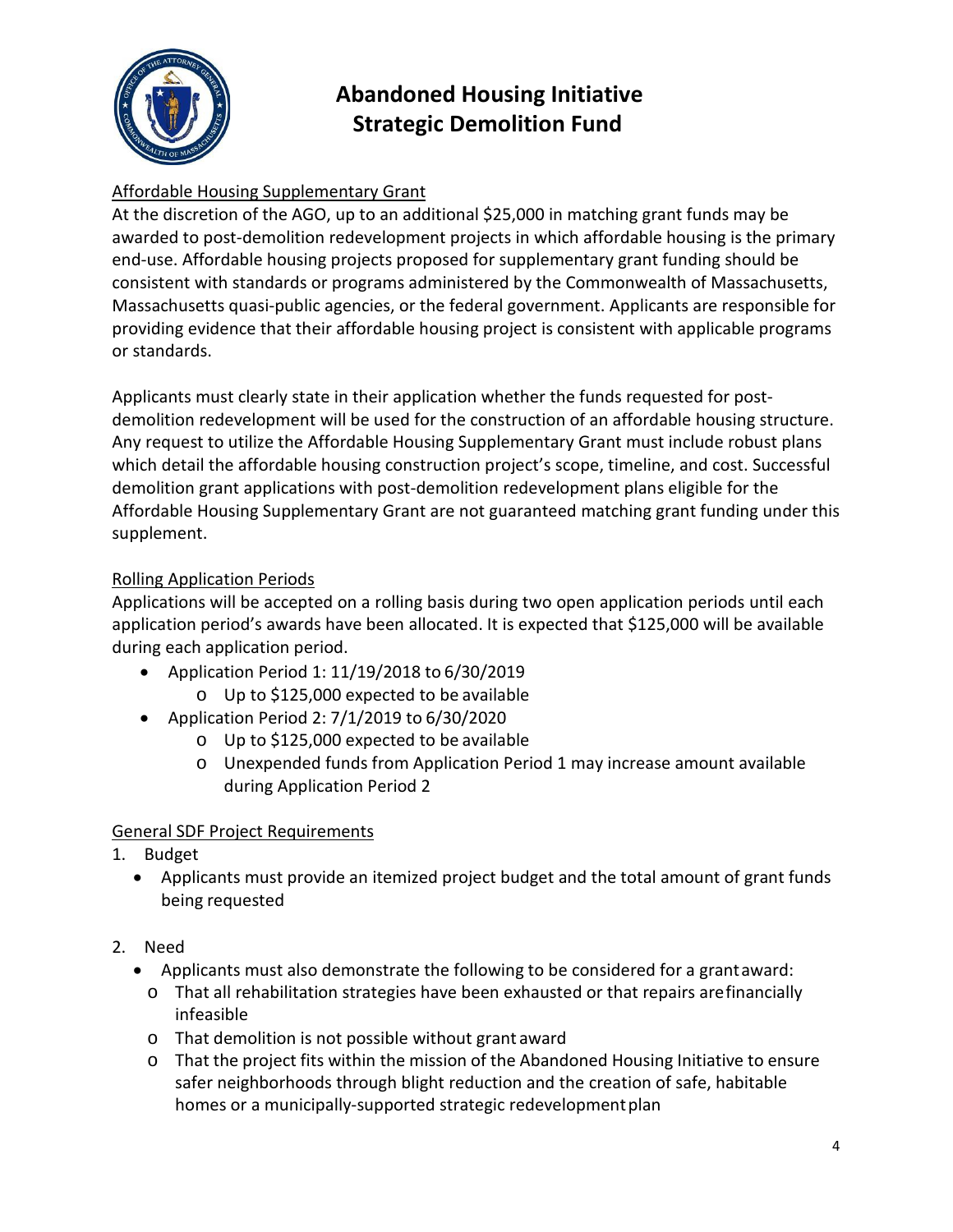

- 3. Community Support
	- Applicants must provide evidence of following:
		- o The demolition project represents an immediate communityneed
		- o There is an appropriate level of municipalsupport
- 4. Post-Demolition Redevelopment Plan<sup>1</sup>
	- Applicants must provide a post-demolition redevelopment plan thatincludes:
		- o Redevelopment project overview, scope, and cost
		- o Reasonable and realistic timeline for redevelopment after demolition hasoccurred
- 5. Project Compliance
	- Applicants must provide evidence of the following:
		- o Authority to demolish the blighted structure
		- o Clean title to the property or convincing evidence that the property must be immediately demolished on an emergency basis under relevant municipalpowers
			- If there are any title issues surrounding the property, they must be disclosed in writing to the AGO with a plan to remedy them. The AGO reserves the right to reject applications where clear title to the property designated for demolition has not been demonstrated
		- o Certification that demolition will not cause undue environmental harm orimpact
			- Applicant must disclose if any part of the property lot is contained in wetlands or a buffer zone
		- o Demolition contractor's construction supervisor license, certificate ofliability insurance, and workers' compensation insurance
		- o Appropriate permitting and, if applicable, appropriate plan for hazardous material disposal
		- o Certification that project complies with all relevant Massachusetts laws and that any hazardous material removal work is supervised by a Licensed SiteProfessional
		- o Demolition completion and redevelopment completion respectively
		- o Clear photographs showing the pre-demolition site, post-demolition site, and redeveloped space
- 6. Project Timelines
	- Applicants should provide a reasonable timeline for project completion. It is expectedthat funded demolition projects will be completed in a timely manner consistent with the scope of the project.

<sup>&</sup>lt;sup>1</sup>The AGO is committed to repurposing post-demolition lots into productive spaces. Past redevelopment projects have included affordable housing, public parks, and public safety enhancements for neighboring properties. Any redevelopment plan that includes the development of a new affordable or market-priced residential property will be given special consideration.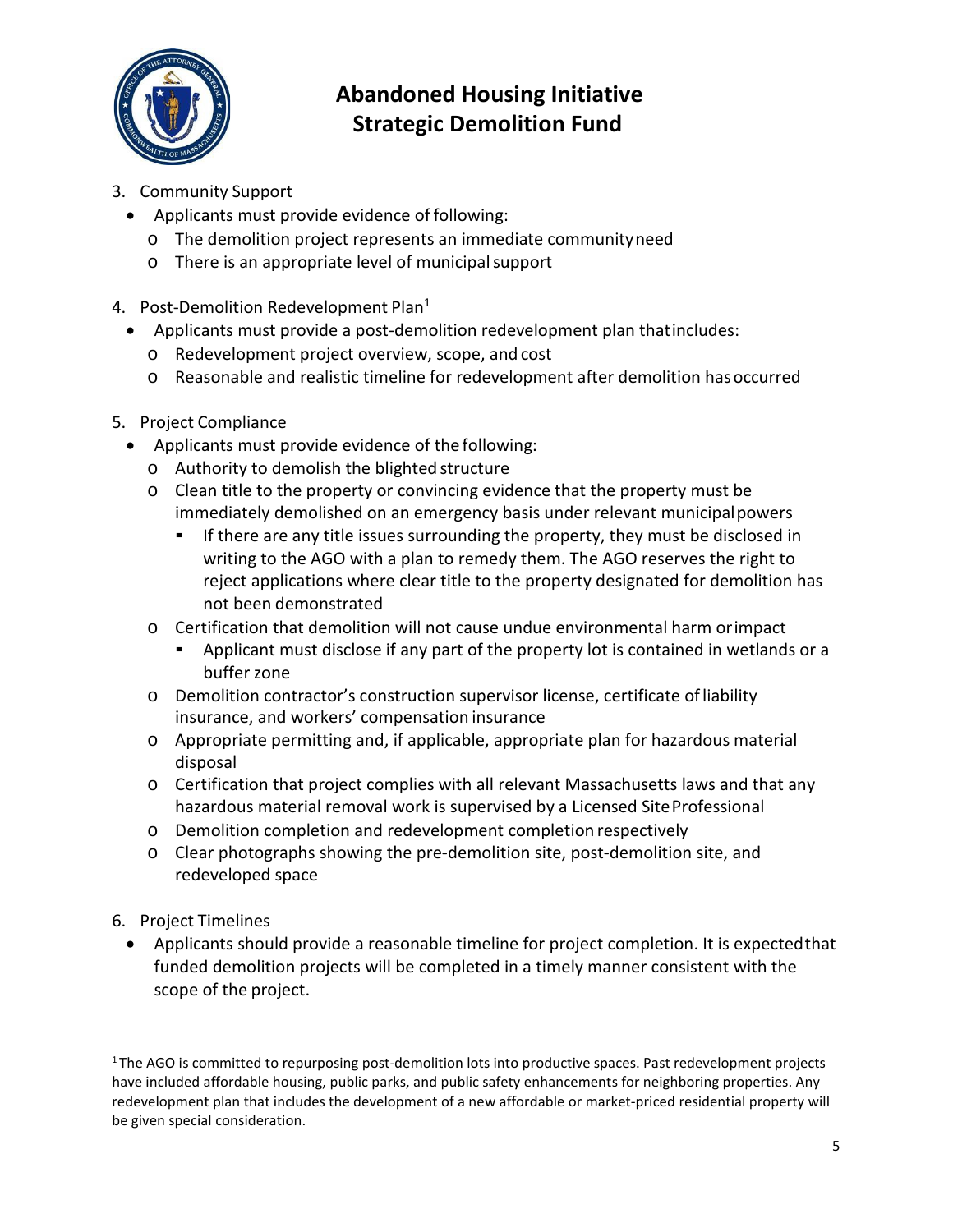

### AGO Site Visits and Request for Documentation

As a compliance measure, the AGO may request to visit the project site at any time during the application review process, property demolition, or redevelopment phase. Documentation of project status may be requested if agreed upon timelines are exceeded.

### Eligible Costs

Supplemental Grants may be utilized to reimburse demolition costs after the completion of demolition. Eligible demolition costs include the demolition of the building, disposal of hazardous and non-hazardous materials, and permitting for the project.

Under the Affordable Housing Supplementary Grant, eligible costs for matching grant funds include the permitting and general construction costs associated with the creation of an affordable housing structure on the resulting post-demolition lot.

#### Geographic Diversity

SDF is available throughout the entirety of Massachusetts. The AGO will give special consideration to eligible projects that increase the geographic diversity of awards throughout the Commonwealth.

#### Evaluation

Any application that does not meet the submission requirements may be considered nonresponsive and may be disqualified without further evaluation. All funding decisions and amounts of funding will be made at the sole discretion of the AGO. Applicants may receive no funding or less funding than requested.

#### Grant Disbursement

Grant funds will only be disbursed after the award recipient has provided the appropriate evidence that all project compliance measures have been satisfied and certifies that grant funds are reimbursing work already completed.

Under the Affordable Housing Supplementary Grant, awarded matching grant funds may be disbursed after initial permits have been acquired by the applicant for the construction of the affordable housing structure to be built on the post-demolition lot.

#### Application Limit

A maximum of one SDF application may be approved per applicant per application period. An applicant can submit multiple applications for different properties, but may only receive one award, if any.